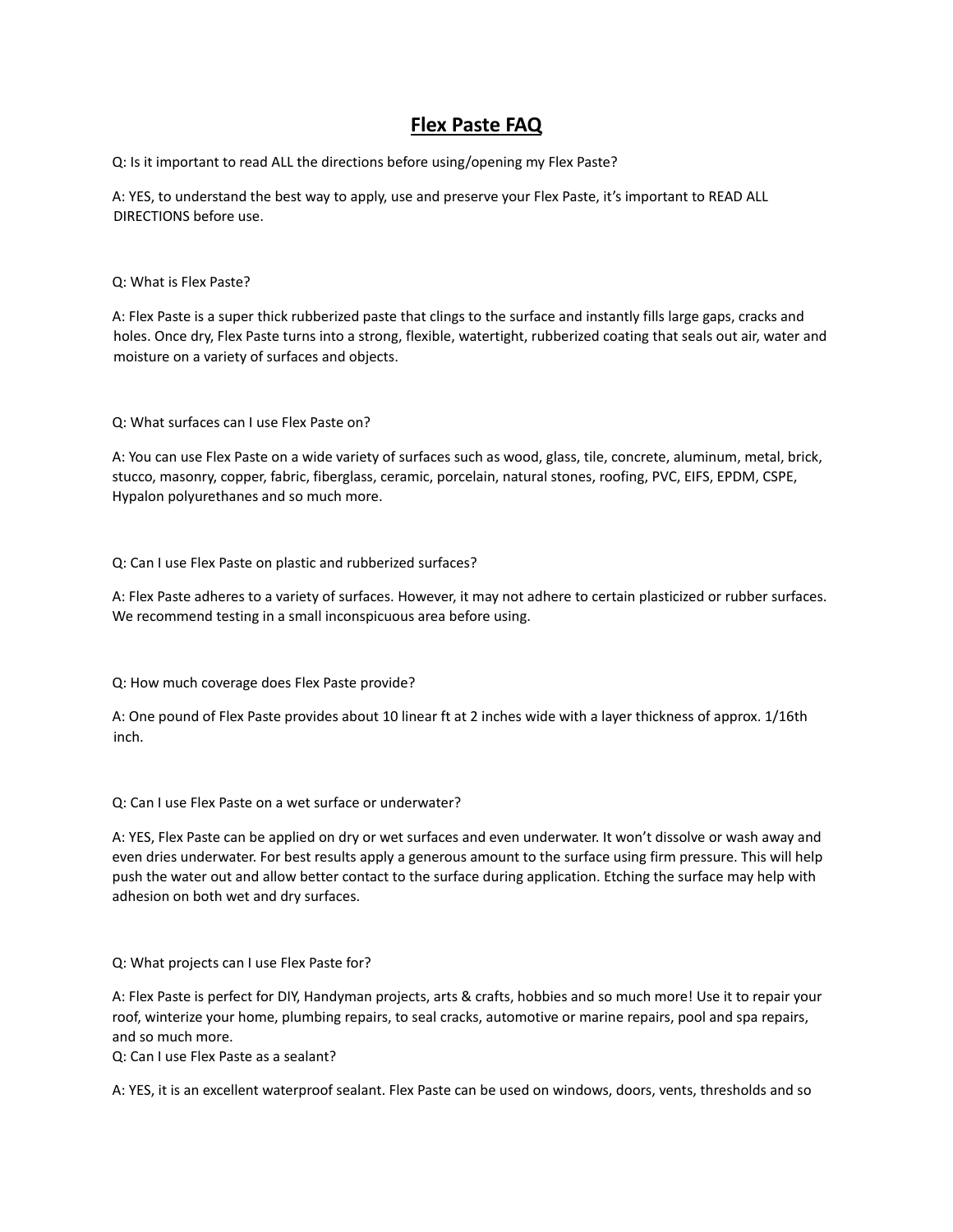much more. It will create a watertight barrier that seals out air and moisture. Use Flex Paste to help prevent flood damage. It can even be used to fill large voids to help keep insects and rodents out of your home.

Q: Can I use this on drinking water, rain barrels, fish tanks, etc.…?

A: Flex Paste has not been tested for safe use on potable water sources or around plants and animals.

#### Q: How do I apply Flex Paste?

A: Use a putty knife, trowel or similar tools to remove a smooth even layer of material from the top of the tub. Scooping deeply into the tub may cause air pockets which can dry the Flex Paste. Apply a generous amount using a smooth sweeping motion. (see label instruction)

Q: Can I smooth or tool it once it has been applied?

A: Depending on temperature, humidity or the thickness of the layer, Flex Paste can be tooled within 15- 30 minutes of the initial application. It will dry to the touch in approximately 2 hours and fully cure in 24 to 48 hours. Flex Paste gets stronger over time.

## Q: How do I preserve Flex Paste?

A: Flex Paste begins to cure once exposed to air, moisture and humidity. To ensure fresh, usable product, there's a protective foil on the surface of the Flex Paste. This protective foil helps keep air, moisture and humidity out of the tub. DO NOT DISCARD PROTECTIVE FOIL OR SILICA GEL PACKET!

1. After each use, always replace the protective foil and the silica gel packet.

2. Start by pressing the foil on the center of the surface of the product and continue pressing outwards so the foil remains in constant contact with the Flex Paste.

3. Make sure no air pockets have formed between the foil and Flex Paste.

4. Once you reach the edge of the tub, press the foil around the inside perimeter, keeping the excess foil facing up.

5. Replace silica gel packet and secure the lid. Before use, always remove any dry material or skin that may have formed on the surface. Do not mix dry and fresh Flex Paste together in the tub.

Q: I lost my protective foil. What should I do?

A: Cut a piece of heavy-duty aluminum foil larger than the opening of the Flex Paste container by a ½ inch all the way around. Use it in place of the protective foil after each use.

Q: How long should I wait to apply a second layer of Flex Paste?

A: Allow 24 hours to cure before applying additional coats if needed.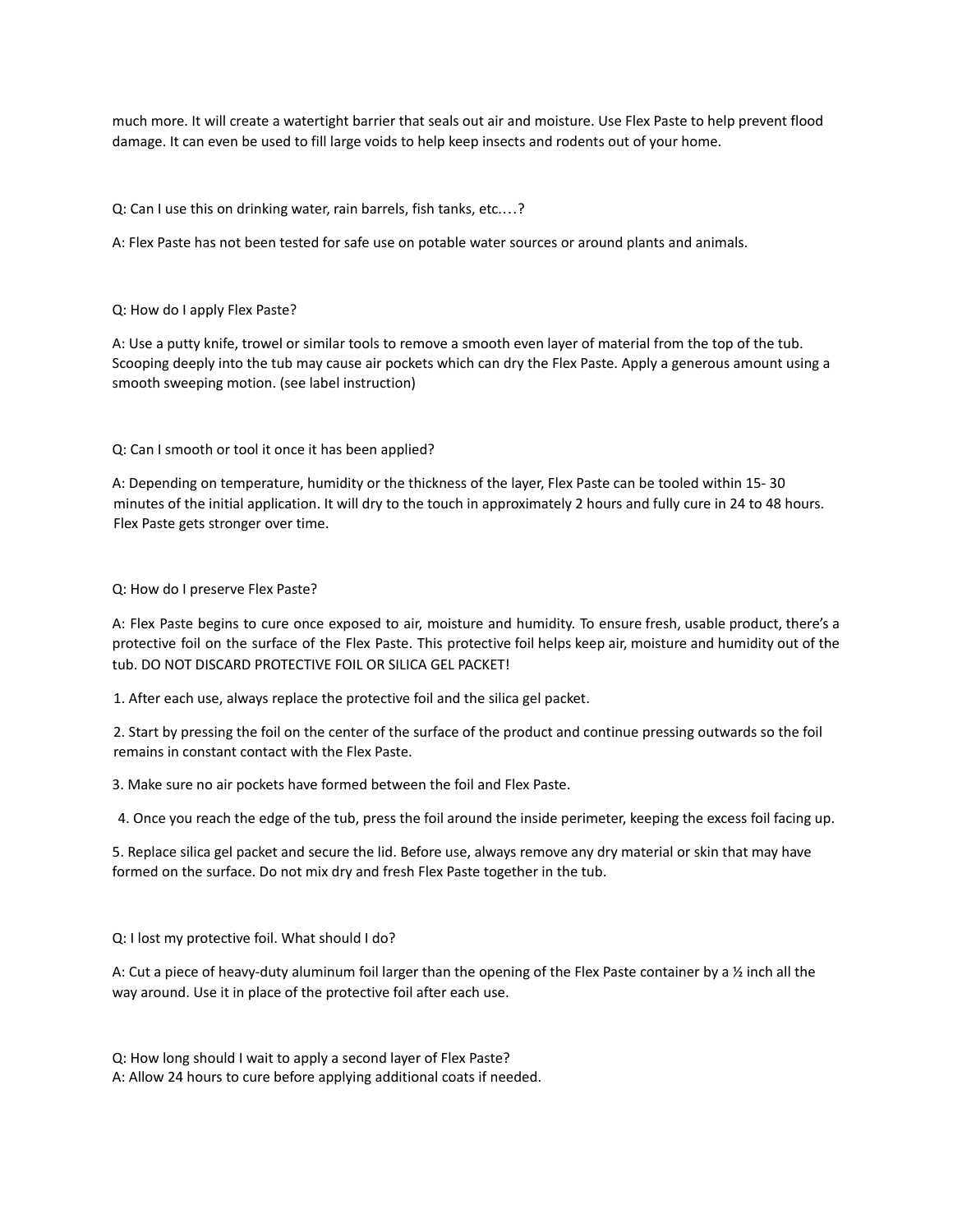Q: How long does it take for the product to fully cure?

A: Depending on the thickness of the layer the product needs 24 - 48 hours to fully cure. Temperature and humidity levels will also impact the curing process. Humid environments will cure the product faster than dry environments. If the treated area is still wet or soft, it will need more time to cure.

Q: Once fully cured, does Flex Paste remain flexible?

A: YES, Flex Paste dries into a strong, flexible rubber that expands and contracts with the surfaces to which it's adhered.

## Q: Will Flex Paste shrink?

A: NO, Flex Paste will not shrink, crack or peel. Q: Can Flex Paste be painted? A: YES, once fully cured, it can be painted any color.

## Q: Can Flex Paste be sanded?

A: Unlike spackle or joint compound, Flex Paste dries to a waterproof, flexible rubber. Therefore, sanding may not be the best option once Flex Paste has cured. Instead of sanding we recommend using a putty knife, trowel or similar tool to smooth over the surface of the Flex Paste to your desired finish. You can even add designs and patterns to Flex Paste to create your own unique artistic textures.

Q: Is Flex Paste chemical, UV and mildew resistant?

A: YES, once fully cured, Flex Paste is UV, mildew and chemical resistant.

Q: Does it have an odor?

A: Flex Paste has a slight mild odor during application, but it dissipates as it cures.

#### Q: How do I remove Flex Paste?

A: Do not use water to clean Flex Paste. Before it cures, Flex Paste can be cleaned with a dry cloth. If necessary, most residues can be removed with acetone or mineral spirits. Application tools may also be cleaned with a dry cloth and with acetone or mineral spirits as needed. Once fully cured, Flex Paste can be removed with a sharp tool like a chisel or a putty knife. However, it may not be possible to remove it without damaging the surface. Q: Can I dilute Flex Paste?